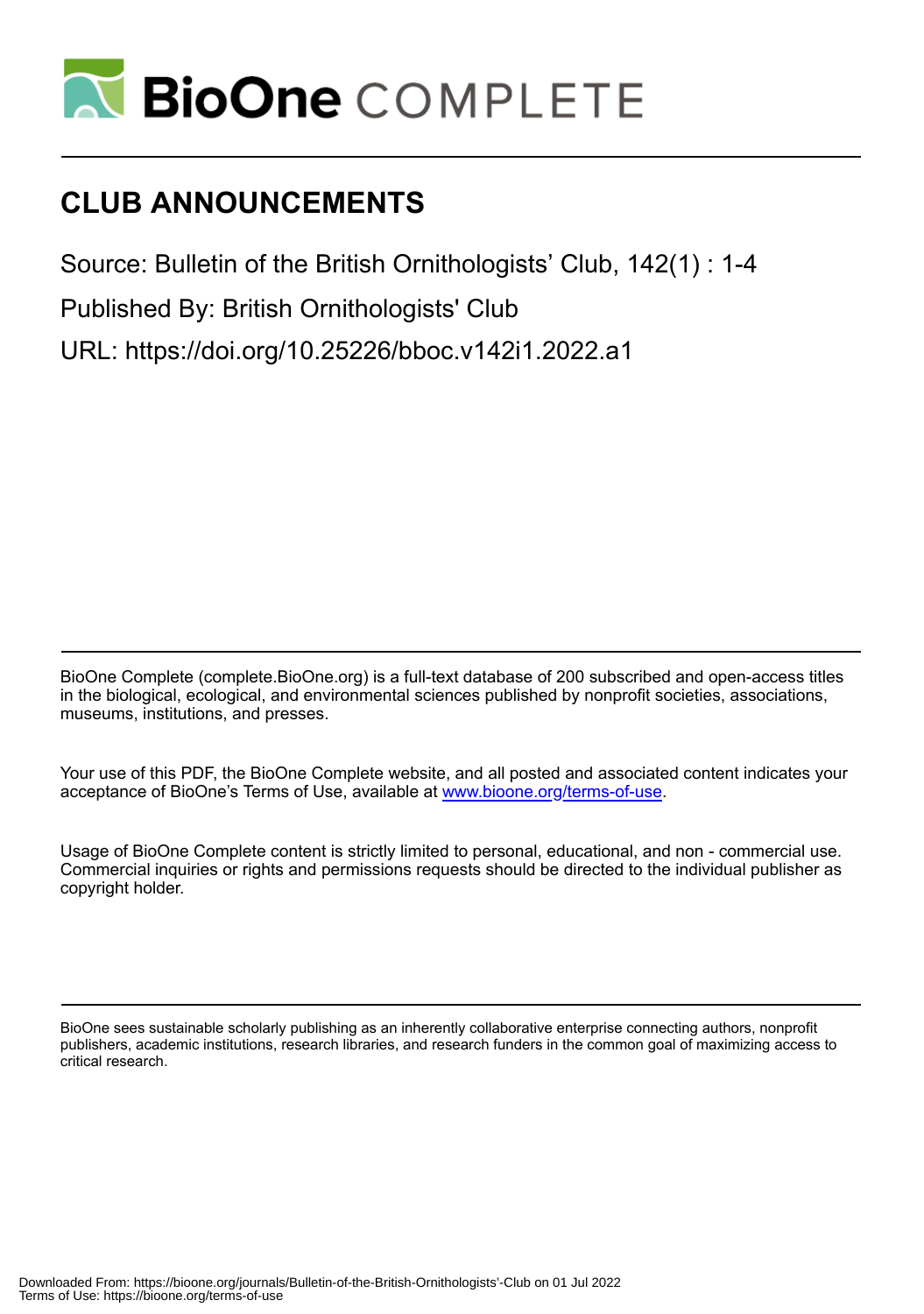# Bulletin of the BRITISH ORNITHOLOGISTS' CLUB

Vol. 142 No. 1 Published 11 March 2022

### **CLUB ANNOUNCEMENTS**

#### **FORTHCOMING MEETINGS**

#### See also BOC website: **http://www.boc-online.org**

The next meeting (21 March) will be held online only via Zoom. Although free, you need to pre-register your intention to attend (https://www.eventbrite.co.uk/e/the-importation-of-the-plumage-prohibition-act-of-1921-tickets-256779342927). The 16 May meeting will be held in person and be available to watch online. For more details, keep an eye on the Club's website (https://boc-online.org/meetings) or Twitter account (https:// twitter.com/online\_BOC).

**Monday 21 March 2022—6.30 pm—Kathryn Rooke—***The Importation of the Plumage (Prohibition) Act of 1921, as told through the Natural History Museums Archive collections*.

*Abstract*: In the Victorian and Edwardian period, a demand for bird feathers in fashionable millinery led to the most luxurious of plumes being worth, quite literally, their weight in diamonds. Demand for feathers of egrets, birds of paradise, hummingbirds, grebes and more were pushing bird populations across the world to the brink of extinction. In this talk, I share records from the Natural History Museums archives that document the museums contribution to a lengthy campaign, led by the Royal Society for the Protection of Birds, to end the importation of bird feathers from across the then British Empire, which eventually resulted in the passing of the Importation of Plumage (Prohibition) Act in 1921.

*Biography*: Kathryn Rooke is the Assistant Archivist at the Natural History Museum, London, and Archivist at the former Rothschild property, now local history museum, Gunnersbury Park. She is a history graduate and Archives and Records Management post-graduate who has previously worked for Lancashire Archives, The Clothworkers Company, The Barber-Surgeons' Company and The School for Oriental and African Studies. After a brief three-year stint in Taiwan, she is now London-based with her family, and enjoying the opportunities NHMUK has brought to revisit a childhood of birdwatching and bug-collecting.

#### **Monday 16 May 2022—6.30 pm—Martin Stervander—***The evolutionary history of a remarkable radiation of South Atlantic finches*.

This meeting will be held in person in the upstairs room at the Barley Mow, 104 Horseferry Road, London SW1P 2EE, but will also be available to watch via Zoom. Details concerning registration should be available shortly. Please follow the Club on Twitter (@online\_BOC) to keep abreast.

*Abstract:* Ask anyone interested in birds for an example of adaptive radiations, and they will probably mention Darwin's Finches, the evolutionary 'rock stars' of the Galápagos Islands. But did you know about *Nesospiza* finches, endemic to Tristan da Cunha in the South Atlantic? Tristan is a small and very isolated archipelago comprising three main islands, the two smaller of which are each home to both a small-bodied and small-billed generalist finch, and a large-bodied and large-billed specialist finch that feeds exclusively on the seeds of an endemic island tree. But how are these four taxa related, and how did they evolve? And where do the extinct small-billed finches of the third, larger island fit into the picture? I will take you on a trip to the South Atlantic, to see what ecology and a whole lot of DNA detective work can reveal about this remarkable radiation.

*Biography:* Martin Stervander is a Marie Skłodowska Curie Fellow at the Natural History Museum, Tring, where he currently is researching the genomic architecture of convergent evolution in flight loss among island rails (including the Inaccessible Island Rail *Laterallus* [*Atlantisia*] *rogersi*, neighbour to the *Nesospiza* finches). Martin did his Ph.D. on speciation in birds at Lund Univ. (Sweden), followed by a postdoc at the Univ. of Oregon (USA). While his main research is focused on understanding the evolutionary mechanisms

 $\bigcirc$  0  $\circ$ © 2022 The Authors; *This is an open‐access article distributed under the terms of the Creative Commons Attribution-NonCommercial Licence, which permits unrestricted use,* 

ISSN-2513-9894 (Online)

*distribution, and reproduction in any medium, provided the original author and source are credited.*  Downloaded From: https://bioone.org/journals/Bulletin-of-the-British-Ornithologists'-Club on 01 Jul 2022 Terms of Use: https://bioone.org/terms-of-use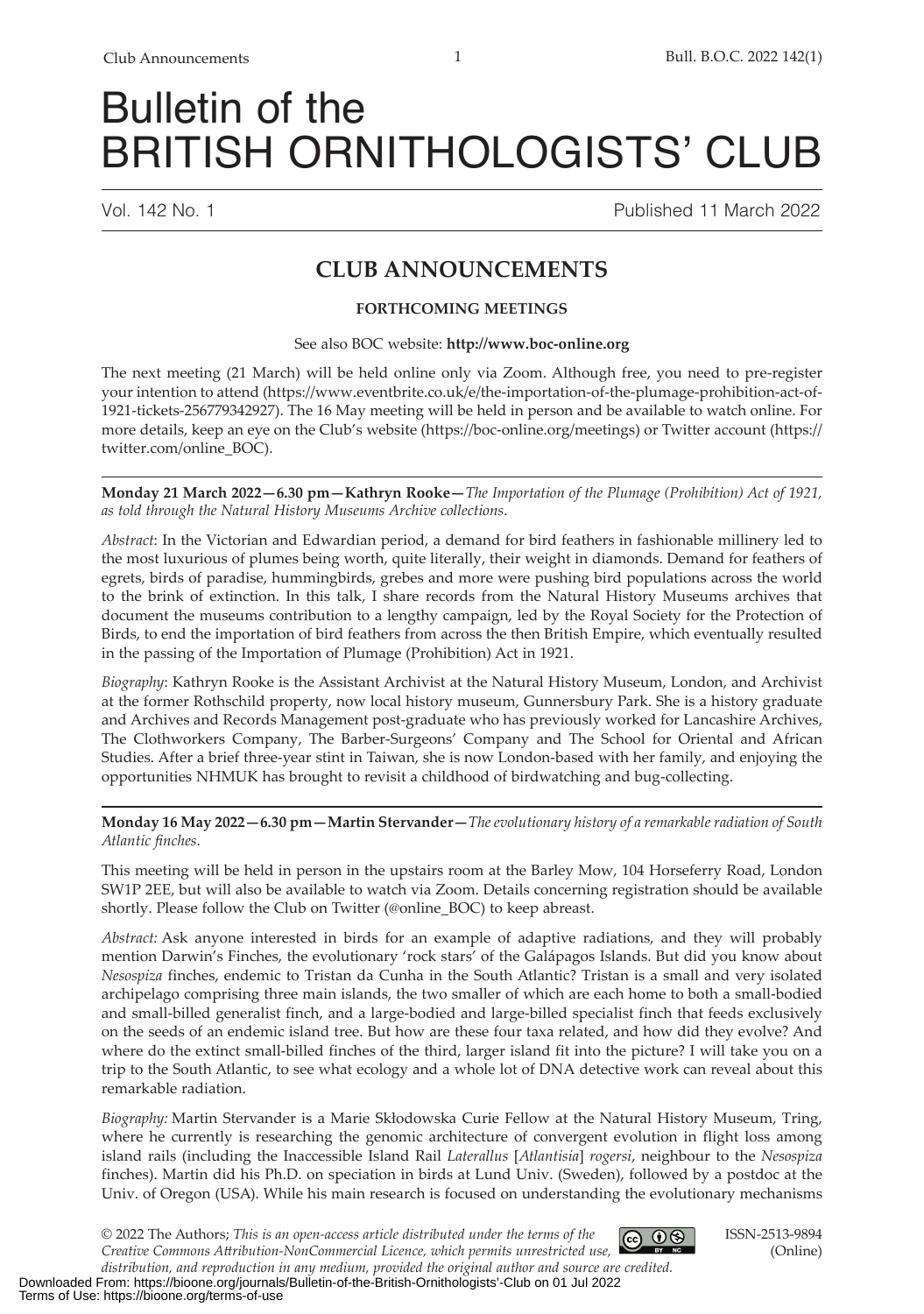of speciation and radiation as well as phenotypic convergence, his interests also comprise phylogenetics, taxonomy, and phylogeography. Martin is an Associate Editor of *Ibis* and Managing Editor of BirdLife Sweden's ornithological journal *Ornis Svecica*, which—like *Bull. Brit. Orn. Club*—is available online, at https:// os.birdlife.se.

#### **BOOK REVIEWS**

Milsom, T. 2020. *Henry Seebohm's ornithology: his collecting, field observations, publications and evolutionary theories*. Self-published in a limited edition of 125 copies. 371 pp, 16 colour and 35 black-and-white illustrations. £40 (via Wildside Books, Eastbourne, e-mail: wildsidebooks@hotmail.com).

Henry Seebohm (1832–95), who was a founder member of the British Ornithologists' Club in 1892, certainly deserves a biography of this calibre and thoroughness, the only shame being the very short print run which may leave many bereft of a copy (only a few were left when I ordered mine). Tim Milsom has spent many years researching Seebohm's life story and his book is a wealth of careful research, and includes much of interest about Seebohm's contemporaries and the relationships he had with them.

Seebohm was an industrialist from Yorkshire, and as such an 'amateur', but he maintained close ties with the natural history departments of the British Museum and was much more than just a collector, having advanced ideas about evolutionary processes, bird breeding and their habitats. In the half century after his death, recognition of Seebohm's significance as an ornithological thinker declined, to the extent that Milsom flags up that almost his 'lone support' among British ornithologists in the period following WWII came from James Fisher, who considered Seebohm to be years before his time in his scientific thinking. For many years the Sheffield steel master was considered rather obscure and unimportant, but Milsom demonstrates the opposite is true, despite having had to rely on the fragmentary nature of Seebohm's archive, with his notebooks, annotated books and letters much dispersed or destroyed. However, the author has enjoyed the hunt for source material, which 'has been as absorbing as the writing of the book'. To emphasise the importance of writings on paper, Milsom quotes David Allen as saying: 'Manuscripts are the historian's bread, the basic source of sustenance without which his subject can scarcely exist'. It would be good to remember this; in this ever-more online world manuscripts and annotations are increasingly treated with cavalier abandon.

However, Seebohm's huge collection of well-labelled birds have fared better, most now residing in the Natural History Museum's out station at Tring, complete with a huge register which is devoted to the Yorkshireman's material and that of the Chiswick-based Edward Hargitt. Other Seebohm birds can be found elsewhere, such as in National Museum Liverpool, which has 130 of Seebohm's own specimens and others (including types) which he had acquired. Just as important to natural science are the several volumes of Seebohm's manuscript catalogue of the eggs in what was then the British Museum (Natural History), the hundreds of pages filled with Seebohm's careful sloping writing.

Milsom has carefully grouped his chapters, not necessarily in chronological order, as he is aware that many readers may only be interested in one particular aspect of Seebohm's life. We learn about Henry Seebohm's early life—the 'black sheep', whose male siblings did well in business. Henry took many years to make any money and vastly preferred to be out collecting birds and their eggs. He led an extraordinary ornithological life, in so many ways. His *History of British birds* (re-issued in 1896) is still widely consulted, even if it is over 120 years old. It is full of interesting field observations and erudite thought. Seebohm's contribution to the many volumed *Catalogue of the birds in the British Museum* (vol. 5, 1881: warblers and thrushes) is the classic record of the synonymy of the Turdidae, as well as having long and meticulous details of plumage. He travelled widely in his search for birds, especially in Siberia, the basis of his books (now considered classics) published in 1880, 1882 and 1901. Seebohm collected thousands of eggs but was just as diligent in recording their details for posterity and was the first to discover the nesting places of many rarities. He named many new species of birds, and many were named for him. Perhaps most importantly, Seebohm was among the first to seriously treat bird species as ever-changing and evolving, with geography playing a large part in this, and to champion the use of trinomials (subspecies) to indicate such development.

At 63 Seebohm died far too young, but (in addition to his election to ornithological societies) with the distinguished Society letters FLS, FZS and FRGS attached to his name, a stalwart and fully accepted part of the fabric of the British Museum (Natural History) and a man more than capable of standing his ground against the few who saw the blunt Yorkshireman as an upstart (yes, we particularly mean you, Alfred Newton). Seebohm had been on the British Ornithologists' Union Committee that led to the BOC being set up; he attended its inaugural meeting in October 1892 and eight of the nine subsequent meetings that took place in its first year of existence. He continued to attend meetings until to October 1895, the month before his death.

*Clemency Fisher* 

© 2022 The Authors; *This is an open‐access article distributed under the terms of the*   $@@@@$ 



*Creative Commons Attribution-NonCommercial Licence, which permits unrestricted use, distribution, and reproduction in any medium, provided the original author and source are credited.*  Downloaded From: https://bioone.org/journals/Bulletin-of-the-British-Ornithologists'-Club on 01 Jul 2022 Terms of Use: https://bioone.org/terms-of-use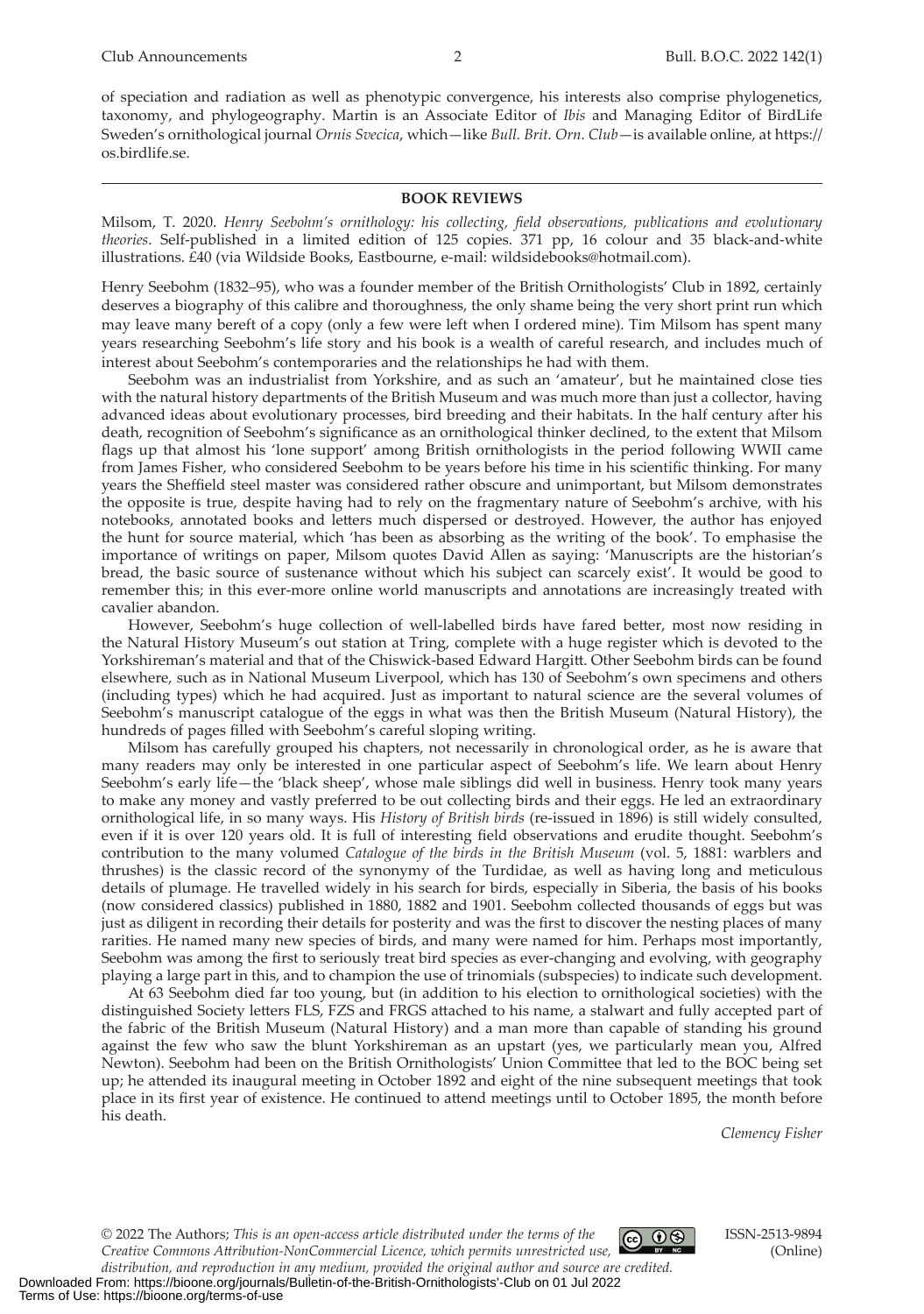Wiley, J. W. 2021. *The birds of St Vincent, The Grenadines and Grenada: an annotated checklist*. BOC Checklist Series 27. British Ornithologists' Club, Tring. 384 pp, 32 plates with 78 colour photos and 1 colour map. ISBN 978-0-9522886-8-8. £37.50.

The West Indies has been fortunate to have been the subject of half a dozen previous BOC (and BOU) checklists. The series is known for publishing detailed summaries of the status of every bird species recorded in a particular country or region, together with background information about the resultant avifauna. These checklists generally set rigorous standards for the evaluation and acceptance of published and unpublished records, and by weeding out doubtful or inadequately supported claims, they tend to be adopted as a firm baseline for further study.

The islands of St Vincent, the Grenadines and Grenada are arguably the corner of this region that was most in need of a thorough ornithological revision. Not only has there been confusion over the geographic assignment of records, caused by discrepancies between biogeographic and political names (the southern Grenadines are part of Grenada, rather than the country of St Vincent and the Grenadines), but a succession of previous checklists has admitted numerous records without the degree of evidence typically required by, for example, a national records committee. Furthermore, none of the previous checklists is readily available. The current work does much to bring clarity to this confusion by dividing the islands into three natural geological units, the largest islands of St Vincent and Grenada, and the Grenadines that run along the Grenada Bank between them; a map on p. 14 illustrates the relevant boundaries. The author removes 85 species for which occurrence in the islands is inadequately documented, relegating these unconfirmed species to 17 pages at the back of the book. They range from evident mistakes (Red-necked Grebe *Podiceps grisegena*), to claims lacking any documentation, to intriguing records like the Lack's famous 1971 Common Swift *Apus apus* that Bond concluded was erroneous, notwithstanding the observers' unrivalled experience with the species, and which now seems decidedly less outlandish in the light of a bird photographed in Puerto Rico in 2015. The threshold of evidence required for inclusion in the main checklist rather than this appendix is not entirely clear, as other published sight records have been accepted. Several species that likely occur and have been included in previous checklists—notably migrant shorebirds and parulid warblers have been relegated to the appendix pending concrete evidence of their occurrence. On the other hand, Wiley resurrects species whose occurrence had been overlooked by previous checklists and some regional field guides, like White-necked Jacobin *Florisuga mellivora* for which a 1904 specimen exists. Genuinely new records include anticipated additions like Antillean Nighthawk *Chordeiles gundlachii* and Great Shearwater *Ardenna gravis*, both having been confirmed since the author's death, as well as vagrants like Bar-tailed Godwit *Limosa lapponica*.

The main text accounts broadly follow the layout of previous BOC checklists. The 200 species recorded with certainty are treated under sections on global distribution, status within the present region, breeding data, and a discussion of any pertinent taxonomic issues. The distinction between the three biogeographical subunits is maintained. The author located more than 5,000 specimens across 27 museums, and these are listed at the end of each account. Species accounts are highly informative and provide unique insights into the endemic taxa of the Lesser Antilles. Wiley gives little hope for the continued survival of the only West Indian population of Euler's Flycatcher *Lathrotriccus euleri flaviventris* on Grenada (of which there are no records since the 1950s), or the Grenada Scaly-breasted Thrasher *Allenia fusca 'fusca'*. A section of colour plates illustrates habitats as well as some of the more representative taxa. It is hard to believe on the basis of these photographs (as well as voice) that the two House Wren taxa, *musicus* and *grenadensis*, are the same species.

The introductory chapters provide a reliable overview of geology, vegetation, climate, human colonisation, conservation and so forth—information that is not easy to find elsewhere. A ten-page reference history of ornithology helps put the names of contributors into context as they appear in the main text. A further 23 pages are devoted to biogeography, and include an overview table summarising at a glance the status of each species in the subregions of St Vincent, the Grenadines, Grenada, and the region as a whole.

This is a worthy addition to the BOC checklist series as well as to the author's already impressive body of literature on the West Indies. A key piece in the jigsaw of West Indian ornithology, it becomes the standard account of the avifauna of St Vincent, the Grenadines and Grenada. The editors and the authors' collaborators are to be congratulated on seeing this valuable work through to completion.

*Christopher J. Sharpe*

#### **Friends of the BOC**

The BOC has from 2017 become an online organisation without a paying membership, but instead one that aspires to a supportive network of Friends who share its vision of ornithology—see: http://boc-online.org/. Anyone wishing to become a Friend of the BOC and support its development should pay UK£25.00 by standing order or online payment to the BOC bank account:

© 2022 The Authors; *This is an open‐access article distributed under the terms of the*   $@@@@$ *Creative Commons Attribution-NonCommercial Licence, which permits unrestricted use,*